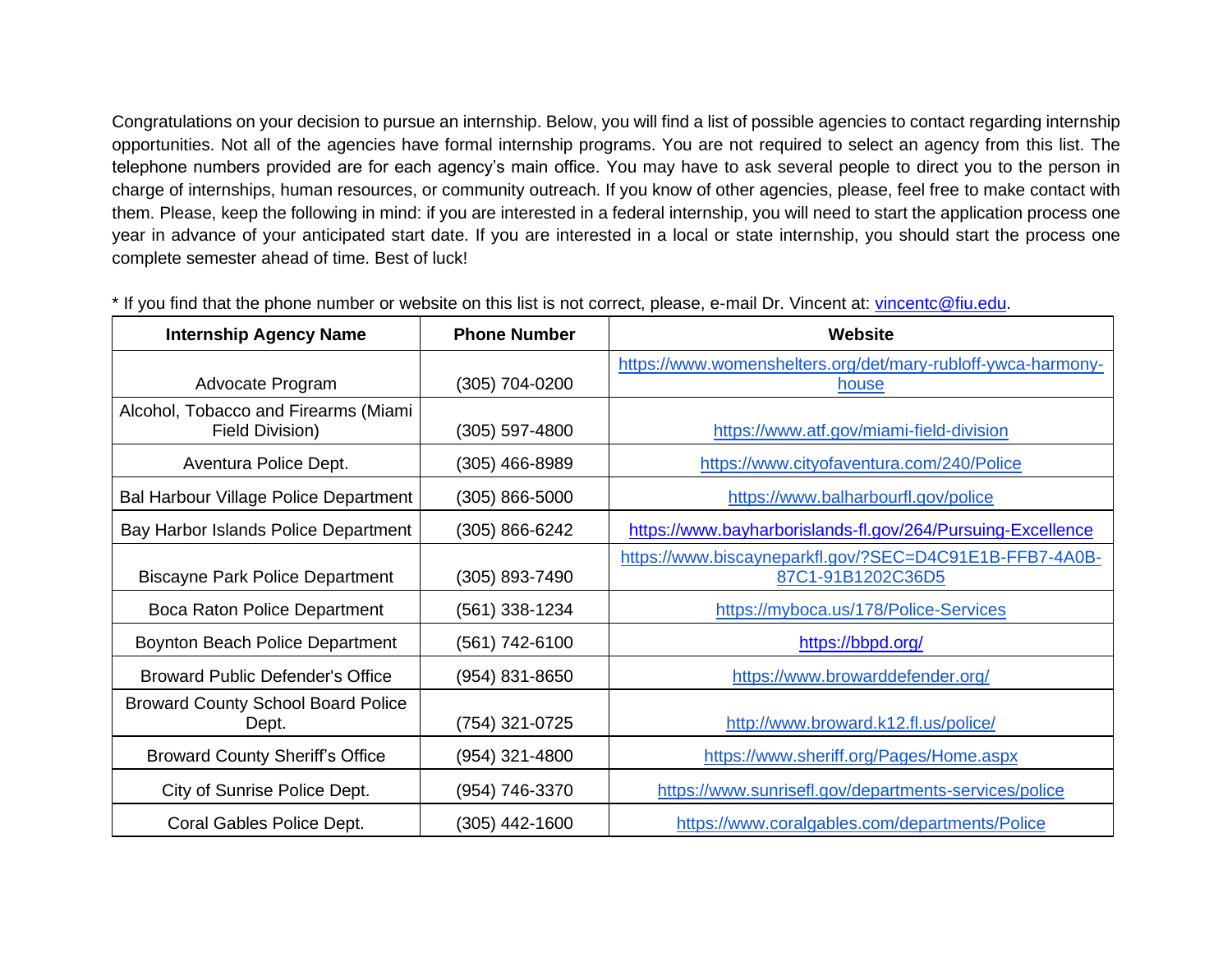| Coral Springs Police Dept.                                            | (954) 344-1800          | https://www.coralsprings.org/government/other-departments-and-<br>services/police |
|-----------------------------------------------------------------------|-------------------------|-----------------------------------------------------------------------------------|
|                                                                       |                         |                                                                                   |
| Court Options Internship Program                                      | (305) 378-8122 ext. 101 | http://www.courtoptions.org/employment.html                                       |
| Dade Correctional Institution                                         | $(305)$ 242-1900        | http://www.dc.state.fl.us/ci/463.html                                             |
| Davie Police Dept.                                                    | (954) 693-8200          | https://www.davie-fl.gov/150/Police                                               |
| Early Prevention & Intervention Youth<br>Program (EPI)                | $(813)$ 473-8153        |                                                                                   |
| E-STOPP Eradicating the School to<br><b>Prison Pipeline</b>           | (786) 371-6398          | https://e-stopp.org/                                                              |
| <b>Everglades Correctional Institution</b>                            | (305) 228-2000          | http://www.dc.state.fl.us/ci/401.html                                             |
| Federal Bureau of Investigation Miami<br><b>Division Headquarters</b> | (754) 703-2000          | https://www.fbi.gov/contact-us/field-offices/miami                                |
| <b>FIU Police Department</b>                                          | (305) 348-2626          | https://police.fiu.edu/                                                           |
| <b>FDLE Fort Lauderdale</b>                                           | (954) 958-5400          |                                                                                   |
| <b>FDLE Miami</b>                                                     | (305) 470-5500          |                                                                                   |
| <b>FL Fish and Wildlife Conservation</b><br>Commission - Miami        | (305) 956-2500          | https://myfwc.com/get-involved/internships/                                       |
| Fort Lauderdale Police Dept.                                          | (954) 828-5700          | https://www.flpd.org/                                                             |
| Guardian Ad Litem Program - Miami                                     | (561) 642-2160          | https://guardianadlitem.org/                                                      |
| Hallandale Beach Police Dept.                                         | (954) 457-1400          | https://hallandalebeachfl.gov/17/Police                                           |
| <b>Hollywood Police Department</b>                                    | (954) 764-4357          | https://www.hollywoodfl.org/99/Police                                             |
| <b>Homestead Correctional Institution</b>                             | (305) 242-1900          | http://www.dc.state.fl.us/ci/419.html                                             |
| Homestead Police Dept.                                                | (305) 247-1535          | https://www.cityofhomestead.com/104/Police                                        |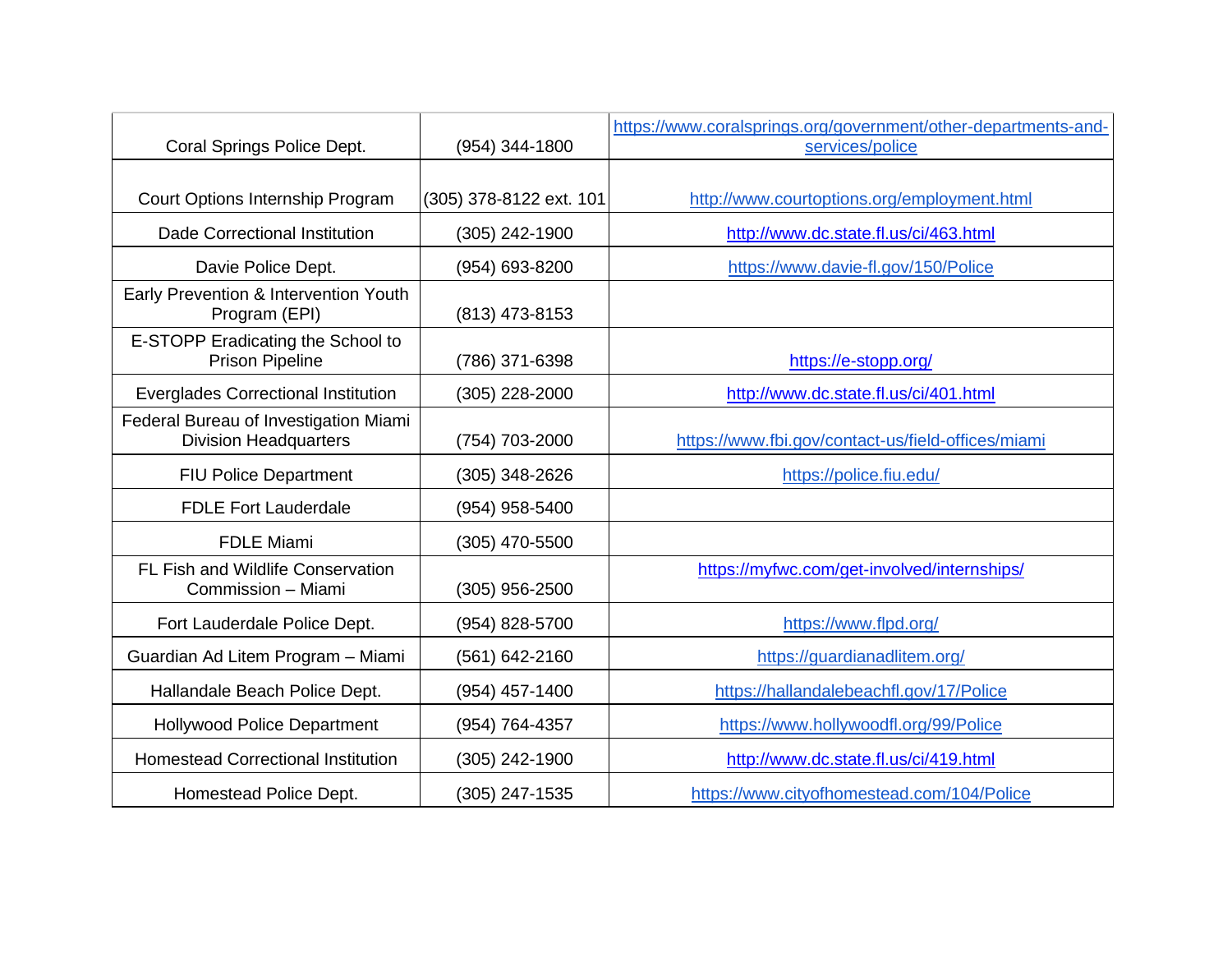| Immigration and Customs Enforcement<br>- Miami                     | (305) 597-2887   | https://www.ice.gov/field-office/miami-office                                                              |
|--------------------------------------------------------------------|------------------|------------------------------------------------------------------------------------------------------------|
| Lantana Police Dept.                                               | (561) 540-5701   | https://www.lantana.org/police-department                                                                  |
| <b>Lauderhill Police Dept</b>                                      | (954) 497-4700   | https://www.lauderhill-fl.gov/departments/police-department                                                |
| Margate Police Dept.                                               | (954) 972-7111   | https://www.margatefl.com/215/Police                                                                       |
| Medley Police Dept.                                                | (305) 883-2047   | http://www.medleypd.com/                                                                                   |
| <b>Metro West Detention Center</b>                                 | (786) 263-5101   | https://www.inmateaid.com/prisons/miami-dade-metro-west-<br>detention-center                               |
| Miami Beach Police Dept.                                           | (305) 673-7900   | https://www.miamibeachfl.gov/yourmbpd/                                                                     |
| Miami Dade Dept. of Corrections and<br><b>Rehabilitation</b>       | 786-263-7000     | https://www.miamidade.gov/global/corrections/home.page                                                     |
| Miami Dade County Juvenile Services<br>Dept.                       | (305) 755-6200   | https://www.miamidade.gov/global/juvenileservices/home.page                                                |
| Miami-Dade County Pre-trial Detention<br>Center                    | (786) 263-4100   |                                                                                                            |
| Miami Dade Police Dept. Public<br>Information and Education Bureau | $(305)-471-1900$ | https://www.miamidade.gov/global/police/about-public-<br>information-education-bureau.page                 |
| Miami-Dade County Public Defender's<br>Office                      | $(305)$ 545-1600 | https://www.pdmiami.com/public-defender/home.page                                                          |
| Miami Police Dept.                                                 | (305) 603-6640   | https://www.miami-police.org/                                                                              |
| Miami Shores Police Dept.                                          | (305) 759-2468   | https://www.miamishoresvillage.com/department/services/public-<br>safety/police                            |
| Miami-Dade Juvenile Services Dept.                                 | (305) 755-6238   | https://www.miamidade.gov/juvenileservices/releases/2015-06-<br>19-youth-commission-goes-to-washington.asp |
| Miami-Dade Schools Police Dept.                                    | (305) 757-7708   | https://mdspolice.com/contact/                                                                             |
| Miami-Gardens Police Department                                    | (305) 474-6473   | https://www.miamigardenspolice.org/516/Police-Department                                                   |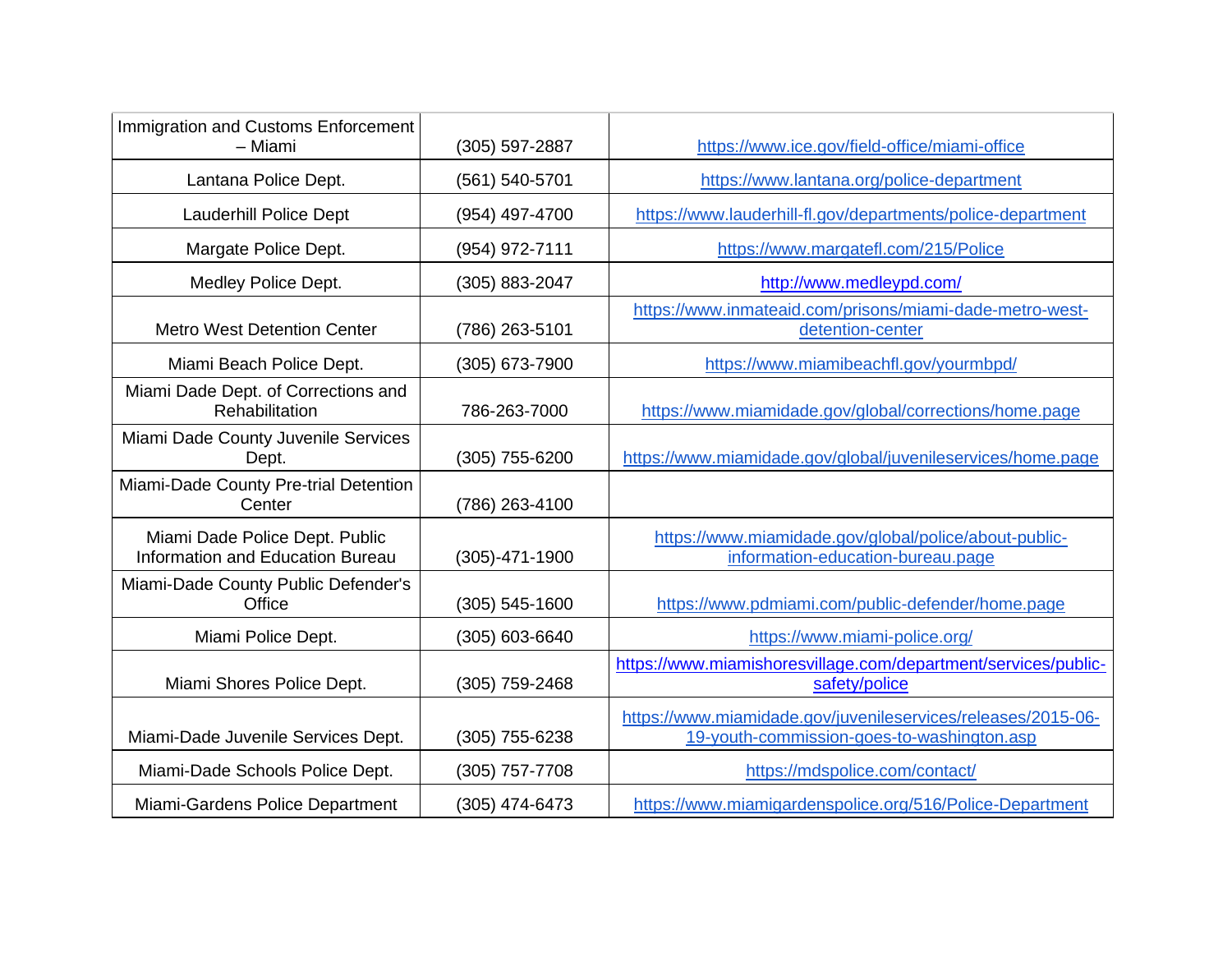| Miramar Police Dept.                             | (954) 602-4000          | https://www.miramarpd.org/378/Police                                          |
|--------------------------------------------------|-------------------------|-------------------------------------------------------------------------------|
| Monroe County Public Defender's<br>Office        | (585) 753-4210          | https://www2.monroecounty.gov/defender-index.php                              |
| Monroe County Sheriff's Office                   | (305) 292-7000          | https://www.keysso.net/                                                       |
| North Bay Village Police Dept.                   | (305) 758-2626 Ext. 37  | https://www.nbvillage.com/police                                              |
| North Miami Beach Police Dept.                   | (305) 949-5500          | https://www.citynmb.com/150/Police                                            |
| Palm Beach County Sheriff's Office               | (561) 688-3000          | http://www.pbso.org/                                                          |
| Palm Beach County Victim Services                | (561) 355-2418          | http://discover.pbcgov.org/publicsafety/victimservices/Pages/defa<br>ult.aspx |
| Palm Beach Police Dept.                          | (561) 838-5454          | https://townofpalmbeach.com/297/Police-Department                             |
| Palm Beach County Public Defender's<br>Office    | (561) 355-7500          | http://www.pd15.state.fl.us/Contactus/Main.htm                                |
| Pembroke Pines Police Department                 | (954) 431-2200          | https://ppines.com/377/Police                                                 |
| <b>Plantation Police Dept.</b>                   | (954) 797-2100          | http://www.plantation.org/psd/pd_contact-directory.html                       |
| <b>Riverside House</b>                           | (305) 326-9799 ext. 201 | https://riversidehouse.org/                                                   |
| South Bay Correctional Facility                  | (561) 992-9505          | http://www.dc.state.fl.us/ci/405.html                                         |
| South FL Reception Center                        | (305) 592-9567          | http://www.dc.state.fl.us/ci/402.html                                         |
| South Miami Police Dept.                         | (305) 663-6301          | https://southmiamifl.gov/184/Police-Department                                |
| State Attorney's Office 11th Judicial<br>Circuit | (305) 547-0100          | https://www.miamisao.com/                                                     |
| State Attorney's Office 15th Judicial<br>Circuit | (561) 355-7100          | http://www.sa15.state.fl.us/stateattorney/                                    |
| State Attorney's Office 17th Judicial<br>Circuit | (954) 831-6955          | http://www.sao17.state.fl.us/                                                 |
| Town of Surfside Police Dept.                    | (305) 861-4862          | https://www.townofsurfsidefl.gov/departments-services/police                  |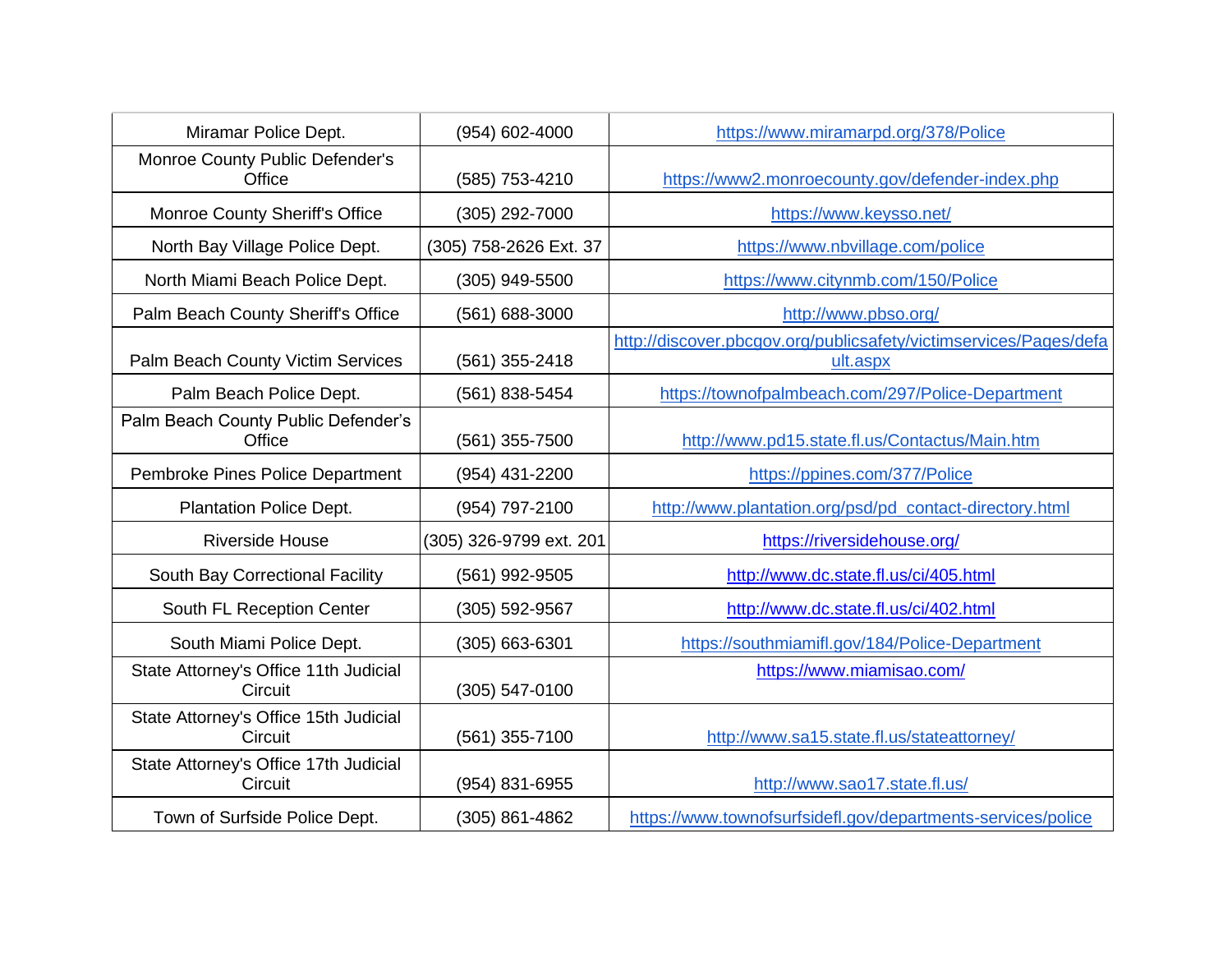| Sweetwater Police Dept.                                                      | $(305) 552 - 9900$ | http://www.cityofsweetwater.fl.gov/police.htm                                              |
|------------------------------------------------------------------------------|--------------------|--------------------------------------------------------------------------------------------|
| <b>Target Corporation Careers in Assets</b><br>Protection and Investigations | (954) 471-6633     |                                                                                            |
| Third District Court of Appeal                                               | (305) 229-3200     | https://www.3dca.flcourts.org/                                                             |
| Transition, Inc.                                                             | $(305) 571 - 2001$ | https://transitioninc.org/                                                                 |
| <b>Turner Guilford Knight Correctional</b><br>Center                         | (786) 263-5600     |                                                                                            |
| U.S. Citizen and Immigration Services<br>- Broward                           | (954) 677-7300     | https://www.uscis.gov/about-us/careers/uscis-student-volunteer-<br>employment-program-svep |
| U.S. Citizen and Immigration Services<br>- Miami                             | (305) 762-3300     | https://www.uscis.gov/about-us/careers/uscis-student-volunteer-<br>employment-program-svep |
| U.S. Dept. of Homeland Security -<br><b>Broward</b>                          | (954) 359-0459     | https://www.dhs.gov/homeland-security-careers/students                                     |
| U.S. Dept. of Homeland Security -<br>Miami                                   | (305) 232-9549     | https://www.dhs.gov/homeland-security-careers/students                                     |
| <b>U.S. Marshal Service</b>                                                  | (703) 740-4001     | https://www.usmarshals.gov/careers/index.html                                              |
| U.S. Postal Inspection Service - Miami<br>Headquarters (Miramar)             | (877) 876-2455     | https://www.uspis.gov/                                                                     |
| U.S. Probation Office - Community<br><b>Outreach Coordinator</b>             | $(305)$ 523-5400   | http://www.flsp.uscourts.gov/careersInternships.php                                        |
| United States Secret Service - Miami                                         | (305) 863-3159     | https://www.secretservice.gov/contact/field-offices/                                       |
| Victim Response, Inc./The Lodge                                              | (305) 693-1170     | https://www.thelodgemiami.org/                                                             |
| <b>Washington Center</b>                                                     | (202) 238-7900     | https://twc.edu/contact-us                                                                 |
| West Palm Beach Police Dept.                                                 | (561) 822-1600     | https://www.wpb.org/government/police-department/department-<br>overview                   |
| Women in Distress, Outreach Services                                         | (954) 761-1133     | https://www.womenindistress.org/about/                                                     |